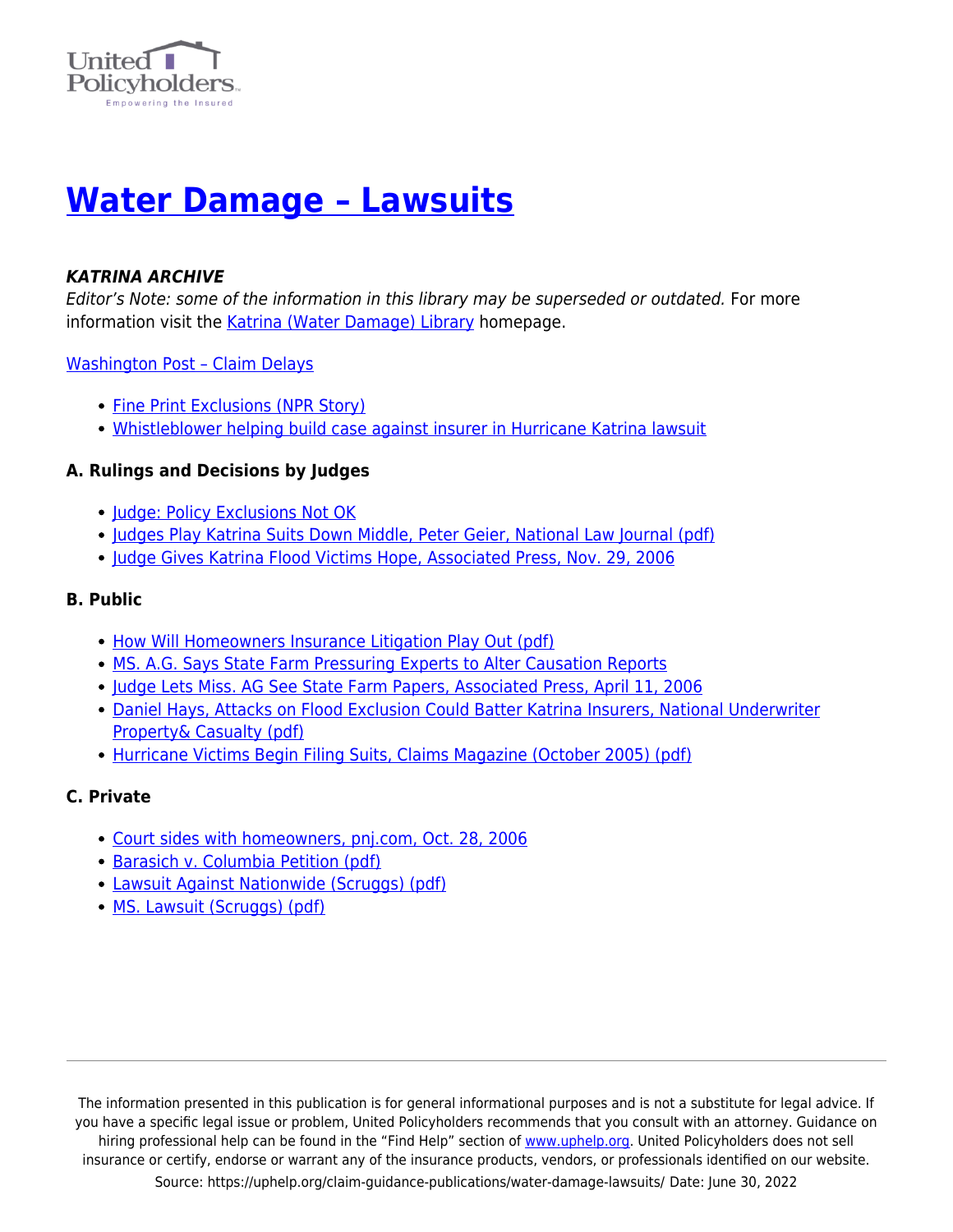

- [Levee breaks as a factor](https://www.uphelp.org/disaster/tip_katrina_articles.html#experts)
- Arguing for Coverage AIR
- [Katrina Victims Say Agents Advised Against Flood Coverage \(pdf\)](https://uphelp.org/wp-content/uploads/2020/10/AgainstFloodCoverage.pdf)

#### **D. Florida**

- [Court sides with homeowners, pnj.com, Oct. 28, 2006](https://www.uphelp.org/disaster/katrina_/articles/katrina_CourtSides.html)
- [Condo Associations in FL victimized by lowballing and strong arm tactics, July 12, 2007](https://www.uphelp.org/disaster/katrina_/articles/katrina_hurricane_FL.html)

## **E. Louisiana**

- [Time for suing insurer extended](http://www.nola.com/business/t-p/index.ssf?/base/money-2/1239081743120020.xml&coll=1)
- [Appeals court revives Katrina insurance case](https://www.uphelp.org/disaster/katrina_/articles/katrina_AppealscourtrevivesKatrinainsurancecase_LA.html)
- [Class Action Suit Filed in New Orleans Against 15 Homeowners Insurers](https://www.uphelp.org/disaster/katrina_/articles/katrina_NewOrleansSuit.html)
- [LA Attorney General Summary Judgment Motion for Finding 739 and 802 Constitutional \(pdf\)](https://www.uphelp.org/disaster/library/Motion739and802Constitutional.pdf)
- [Suffern v. CountrywideHome Loans, Inc. \(pdf\)](https://www.uphelp.org/disaster/library/SuffernVSCountrywide.pdf)
- [La. Insurers not Voluntarily Extending Policy Deadlines, Insurance Journal, July 11, 2006](https://www.uphelp.org/disaster/katrina_/articles/katrina_notVoluntarily.html)
- [Plaintiffs Crowd Civil Courthouse, www.nola.com, Aug. 29, 2006](https://www.uphelp.org/disaster/katrina_/articles/katrina_CrowdCourt.html)
- [Judge Gives Katrina Flood Victims Hope, Associated Press, Nov. 29, 2006](https://www.uphelp.org/disaster/katrina_/articles/katrina_JudgeHope.html)
- [Duval decision in consolidated Katrina insurance/canal breach litigation](https://uphelp.org/wp-content/uploads/2020/10/Duval_decision.pdf)
- [Settlement Is Possible in Storm Suits, www.nytimes.com, Feb. 20, 2007](https://www.uphelp.org/disaster/katrina_/articles/katrina_Settlement.html)
- [Allstate Ordered to Pay \\$2.06 Million in Katrina Case, www.bloomberg.com, April 17, 2007](https://www.uphelp.org/disaster/katrina_/articles/katrina_AllstateOrdered.html)
- [Allstate unit pricing challenged, www.nola.com, May 20, 2007](https://www.uphelp.org/disaster/katrina_/articles/katrina_Allstate_challenged.html)
- [Evidence suggests Allstate inflated claim to Nat'l Flood Ins. program, www.nola.com, May 20, 2007](https://www.uphelp.org/disaster/katrina_/articles/katrina_Inflated.html)
- [Gov't May Join Qui Tam Suit Alleging Insurers defrauded Taxpayers/NFIP, Chicago Tribune, July 7,](https://www.uphelp.org/disaster/katrina_/articles/katrina_USlawsuits.html) [2007](https://www.uphelp.org/disaster/katrina_/articles/katrina_USlawsuits.html)
- [2 Katrina insurance cases go before La. court, www.usatoday.com, Feb. 26, 2008](https://www.uphelp.org/disaster/katrina_/articles/katrina_2Cases_LA.html)
- [La. justices hear arguments on Katrina's waters, www.nola.com, Feb. 27, 2008](https://www.uphelp.org/disaster/katrina_/articles/katrina_LAJustices.html)
- [Louisiana's high court upholds flood exclusion, www.businessinsurance.com, April 14, 2008](https://www.uphelp.org/disaster/katrina_/articles/katrina_LApolicy.html)
- [Insurer ordered to pay grocer: \\$21 million awarded for Katrina damage, www.nola.com. June 4,](https://www.uphelp.org/disaster/katrina_/articles/katrina_Grocer.html) [2008](https://www.uphelp.org/disaster/katrina_/articles/katrina_Grocer.html)

# **F. Mississippi**

The information presented in this publication is for general informational purposes and is not a substitute for legal advice. If you have a specific legal issue or problem, United Policyholders recommends that you consult with an attorney. Guidance on hiring professional help can be found in the "Find Help" section of [www.uphelp.org.](http://www.uphelp.org/) United Policyholders does not sell insurance or certify, endorse or warrant any of the insurance products, vendors, or professionals identified on our website. Source: https://uphelp.org/claim-guidance-publications/water-damage-lawsuits/ Date: June 30, 2022